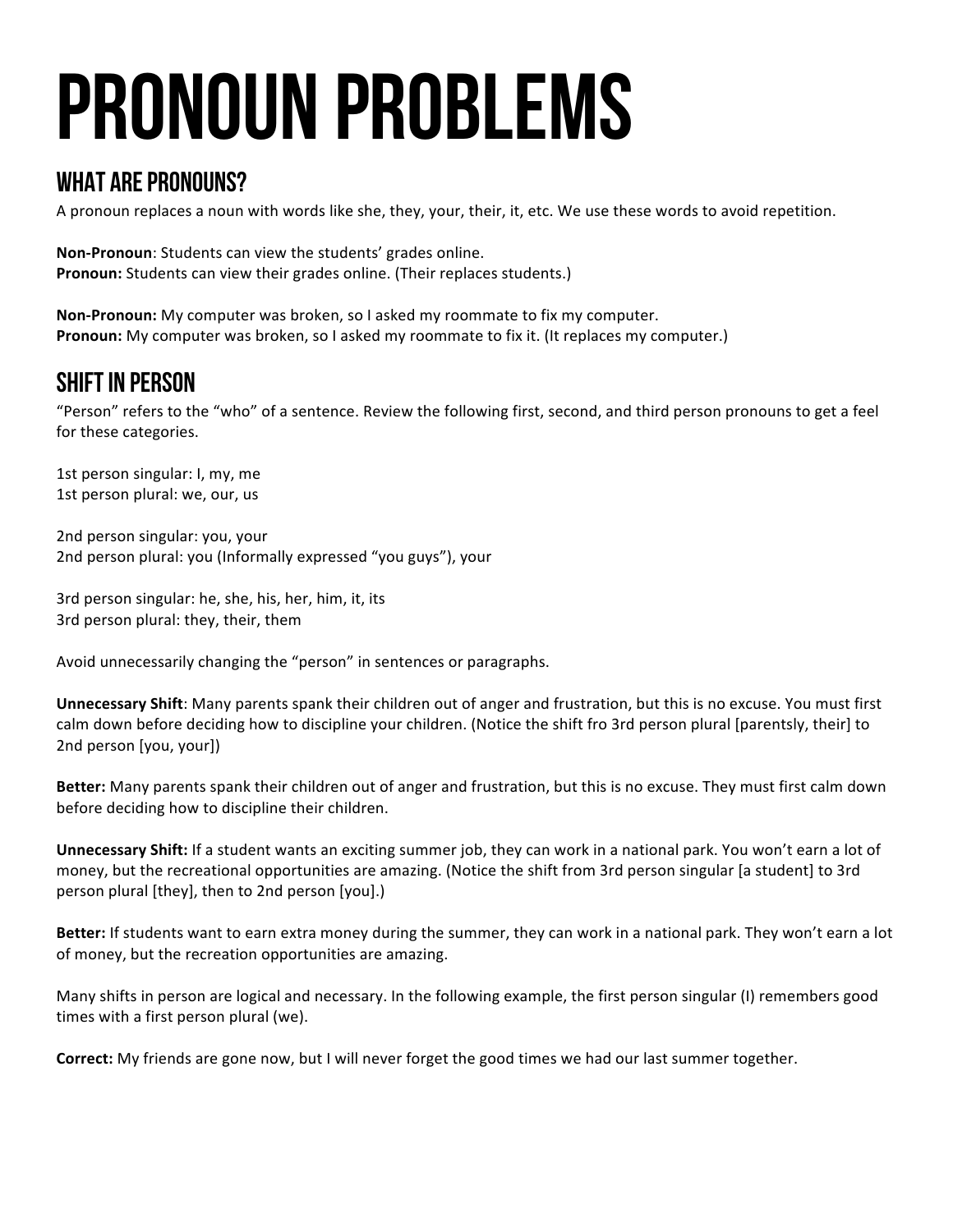# The General "You"

To avoid sounding pompous, some writers use "you" instead of "one" to refer to a non-specific person. Depending on the formality of the writing, this can be acceptable when used sparingly and when the sentence is an obvious generalization.

Acceptable: When someone yells "fire" in a crowded building, you don't stick around to ask questions. However, repeatedly addressing the reader as "you" can sound accusatory, as if pointing your finger directly at the reader. 

Accusatory: Once you understand the causes of obesity, you can start changing your lifestyle.

**Better**: Once people understand the causes of obesity, they can start changing their lifestyle.

The following sentences use different ways of generalizing the person. One version is not necessarily correct or incorrect, but each has a slightly different effect. The audience and the formality of the writing also play a role in which version to choose.

When it comes to recycling, **one** can always do better (or) we can always do better (or) **people** can always do better.

## Pronoun Agreementin Number

A common error is to use "they" (a plural pronoun) when referring to a singular noun. While this may be considered normal everyday speech, avoid it in formal writing.

**Incorrect:** I hate it when **a customer** doesn't know what **they** want.

**Correct:** I hate it when **customers** don't know what **they** want. Also: I hate it when a customer doesn't know what he or she wants.

## Sexist Use of Pronouns

Avoid favoring one gender when referring to nonspecific persons. This mistake is especially common in stereotyping particular professions or activities as essentially male or female.

**Sexist:** A good doctor will always listen to his patients. (What about the female doctors?) **Sexist**: A student must apply to the nursing program if she wishes to become a nurse. (Men are also nurses.)

An effective solution, when possible, is to make the noun and pronouns plural so they become gender neutral.

**Non-Sexist:** Good doctors will always listen to their patients. **Non-Sexist:** Students must apply to the nursing program if they wish to become a nurse.

Another possibility is to rephrase the sentence completely.

**Non-Sexist:** Listening to patients is the hallmark of a good doctor. **Non-Sexist:** Students who want to become nurses must apply to the nursing program.

The following examples represent additional options. However, these constructions can be awkward and wordy.

**Non-Sexist:** A good doctor will always listen to his/her patients. **Non-Sexist:** A student must apply to the nursing program if he or she wishes to become a nurse.